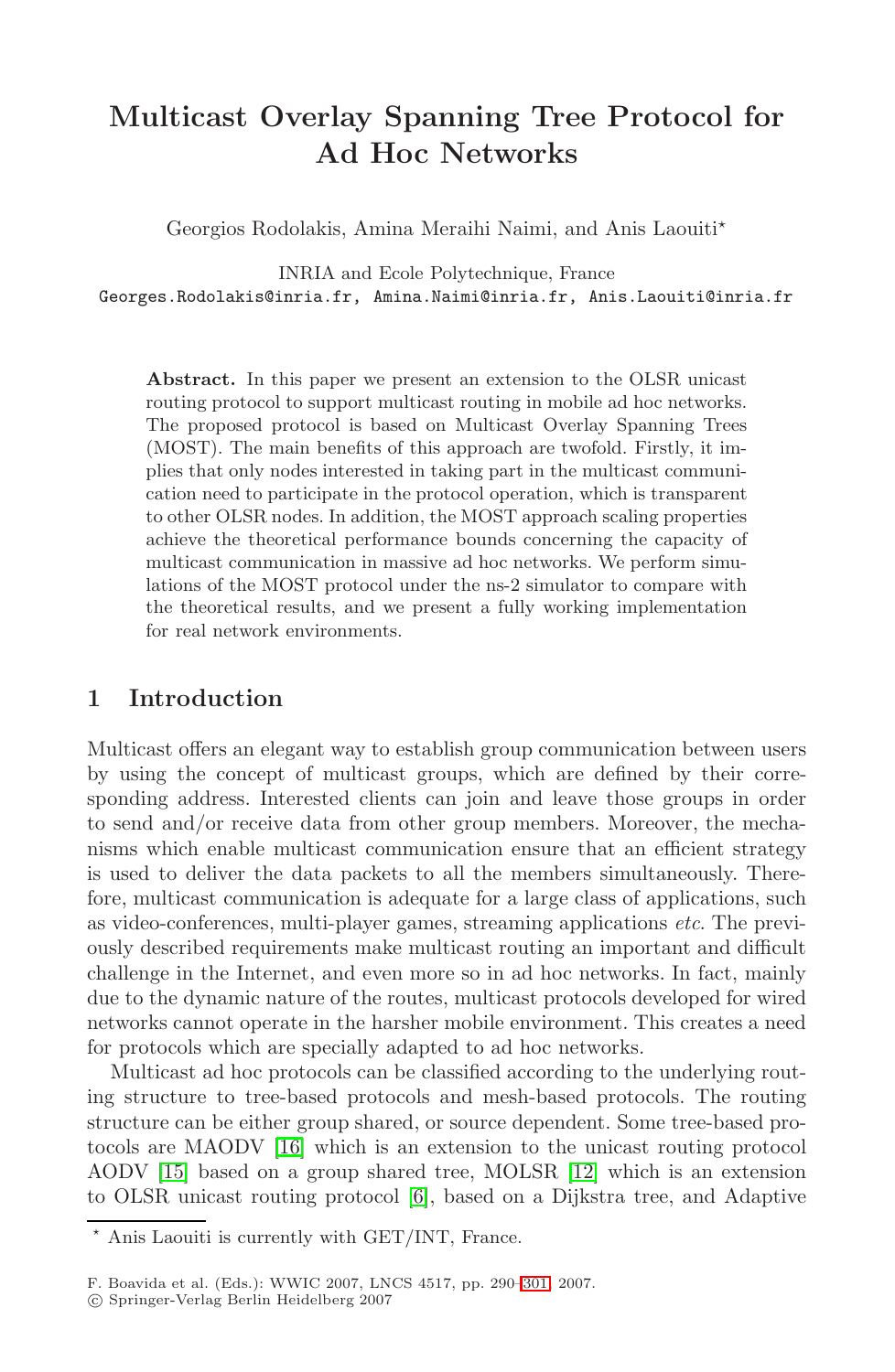Demand-driven Multicast Routing Protocol (ADMR) [11]. A protocol which is based on overlay trees is AMRoute [14]. As an example of mesh-based routing protocols we mention On-Demand Multicast Routing Protocol (ODMRP) [13] and Core-Assisted Mesh Protocol (CAMP) [8].

In contrast to the previously described protocols our work is motivated by analytical results on the achievable capacity of multicast communication in ad hoc networks. We show how to use minimum spanning trees to perform efficient multicast routing. The performance of minimum spanning tree multicast in ad hoc networks was studied in [10] and it was shown via analysis to be nearly optimal in case the number of multicast clients of each group is small compared to the network size. The advantage of this approach is that only multicast nodes need to participate in the multicast protocol. We present an overlay group shared tree based routing protocol called MOST which works in conjunction with the unicast OLSR protocol. The MOST protocol being based on overlay trees guarantees robustness, while it achieves good performance since OLSR provides topology information allowing to construct an optimal multicast tree. In addition, the MOST protocol is designed with the aim to achieve the theoretical capacity bounds.

The rest of the paper is organized as follows. In Section 2 we summarize the theoretical results concerning multicast scaling in ad hoc networks. In Section 3 we present the MOST protocol specification. A description of the protocol implementation is provided in Section 4. In Section 5 we present ns-2 simulations of the proposed protocol, which are compared to the theoretical analysis.

## **2 Asymptotic Multicast Properties in Ad Hoc Networks**

One of the advantages of multicast routing is that it reduces the total bandwidth required to communicate with all group destinations, since some links can be common to several destinations. In wired networks, the gain of multicast communication has been studied in [4,5], by estimating the ratio of the number of links in a multicast tree to n destinations over the average unicast hop distance between two random nodes. The resulting normalized multicast cost has been found experimentally to scale in  $n^{0.8}$ . The gain of multicast is reflected by how far the normalized multicast cost deviates from linear growth. However, the topology of mobile ad hoc networks is significantly different and one would expect a much different scaling law. Indeed the average unicast hop distance in wired networks is usually of the order  $\log N$ , where N is the total number of nodes in the network, while in ad hoc networks the average distance grows proportionally to  $\sqrt{N/\log N}$ , since the optimal neighbor degree increases in  $O(\log N)$  when the capacity increases [9].

In [10], performance bounds are established on the expected size of multicast trees as a function of the number of multicast destinations  $n$ , both via analytical methods and via simulation. In random mobile ad hoc networks, the gain of multicast communication compared to unicast is significantly larger than in or municial communication compared to unicast is significantly larger than in<br>wired networks. For instance, a scaling law in  $O(\sqrt{n})$  holds for the normalized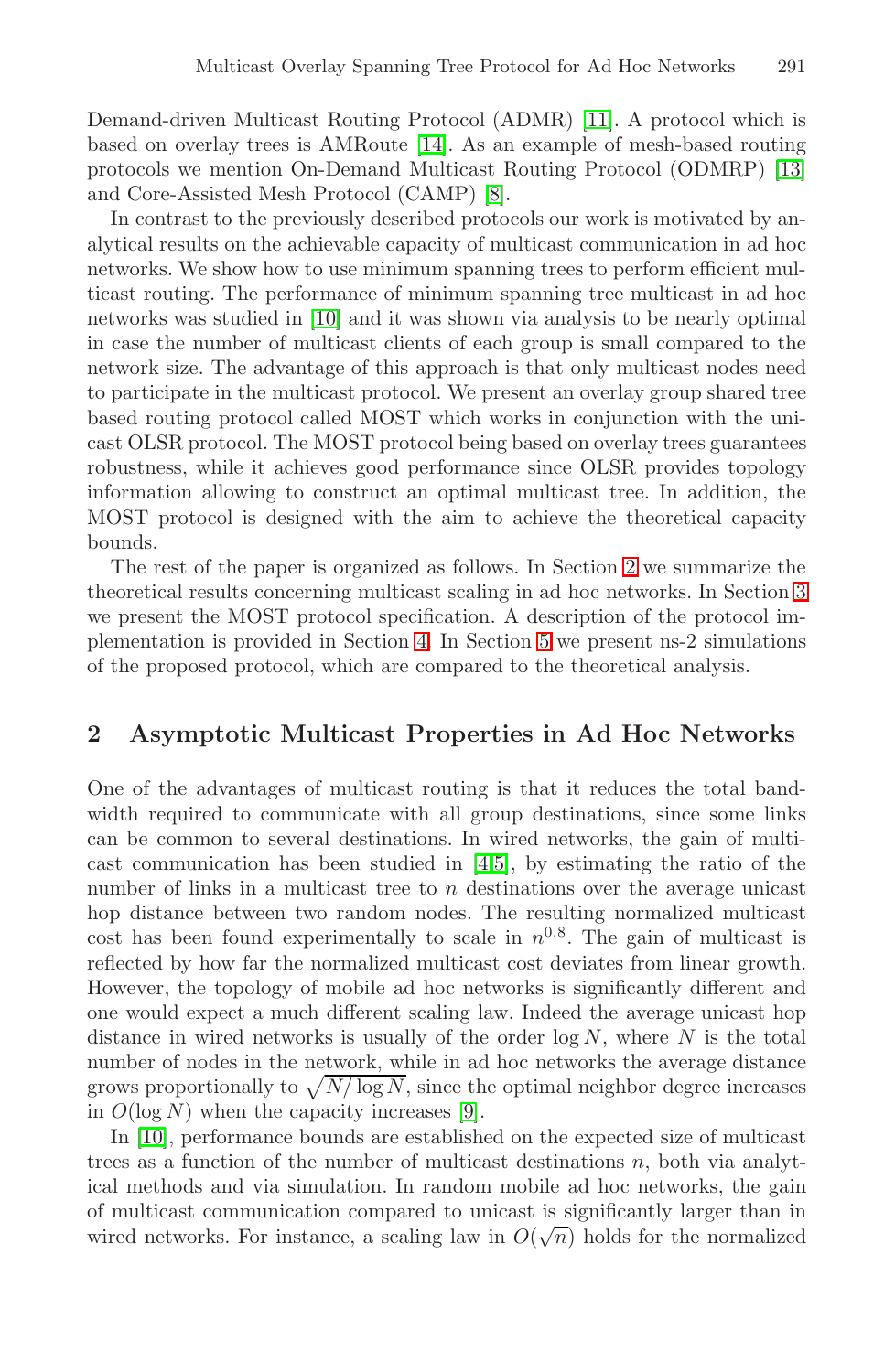multicast cost. The implications of this scaling law consist in a significant increase of the total capacity of the network for data delivery, which will be proportional to  $\sqrt{\frac{nN}{\log N}}$ . It is shown that when the number of multicast clients for each group is small compared to the network size, minimum spanning trees lead to asymptotically optimal performance in terms of network bandwidth utilization and achieve the theoretical capacity bounds. Therefore, the theoretical analysis can be applied in the design of an efficient multicast protocol based on the overlay minimum spanning tree approach.

# **3 Multicast Overlay Spanning Tree (MOST) Protocol**

In this section, we present an extension to the OLSR unicast routing protocol, called MOST (Multicast Overlay Spanning Tree), in which we take into consideration the previously described theoretical results. First we present the main algorithms used for the multicast tree construction, followed by the protocol description and specification.

# **3.1 Overlay Tree Construction Algorithms**

As we saw previously, it is more efficient to consider minimum spanning trees. We discuss two algorithms for the overlay tree construction, which achieve optimal normalized multicast cost. The algorithms do not require any more information than what is provided by a link state unicast routing protocol, like OLSR.

| <b>Algorithm 1.</b> Basic Minimum Spanning Tree Algorithm |
|-----------------------------------------------------------|
| <i>Input:</i> Network graph.                              |
| <b>Output:</b> Overlay tree.                              |

- 1. Find shortest paths between all pairs of multicast nodes.
- 2. Build complete graph on multicast nodes with costs  $c_{ij} = \{\text{length of shortest path}\}$ between i and  $j$ .
- 3. Build minimum spanning tree on the complete graph, rooted at the source node.

In algorithm 1 the construction of the minimum spanning tree (step 3) can be implemented using Prim's algorithm. The resulting tree is an overlay multicast tree, since it consists only of multicast nodes and its links are in fact tunnels in the actual network. Multicasting is achieved when each node forwards multicast packets to its successors in the overlay tree. It must be noted that in a fully distributed protocol, each node must be able to compute the same minimum spanning tree independently from the others. Therefore, we impose an ordering to the multicast nodes based on their IP addresses when executing Prim's algorithm. The computed minimum spanning tree will be directed and rooted to the node with the smallest IP address. However, this fact has no practical importance in the protocol's operation, where the tree will be treated as a shared tree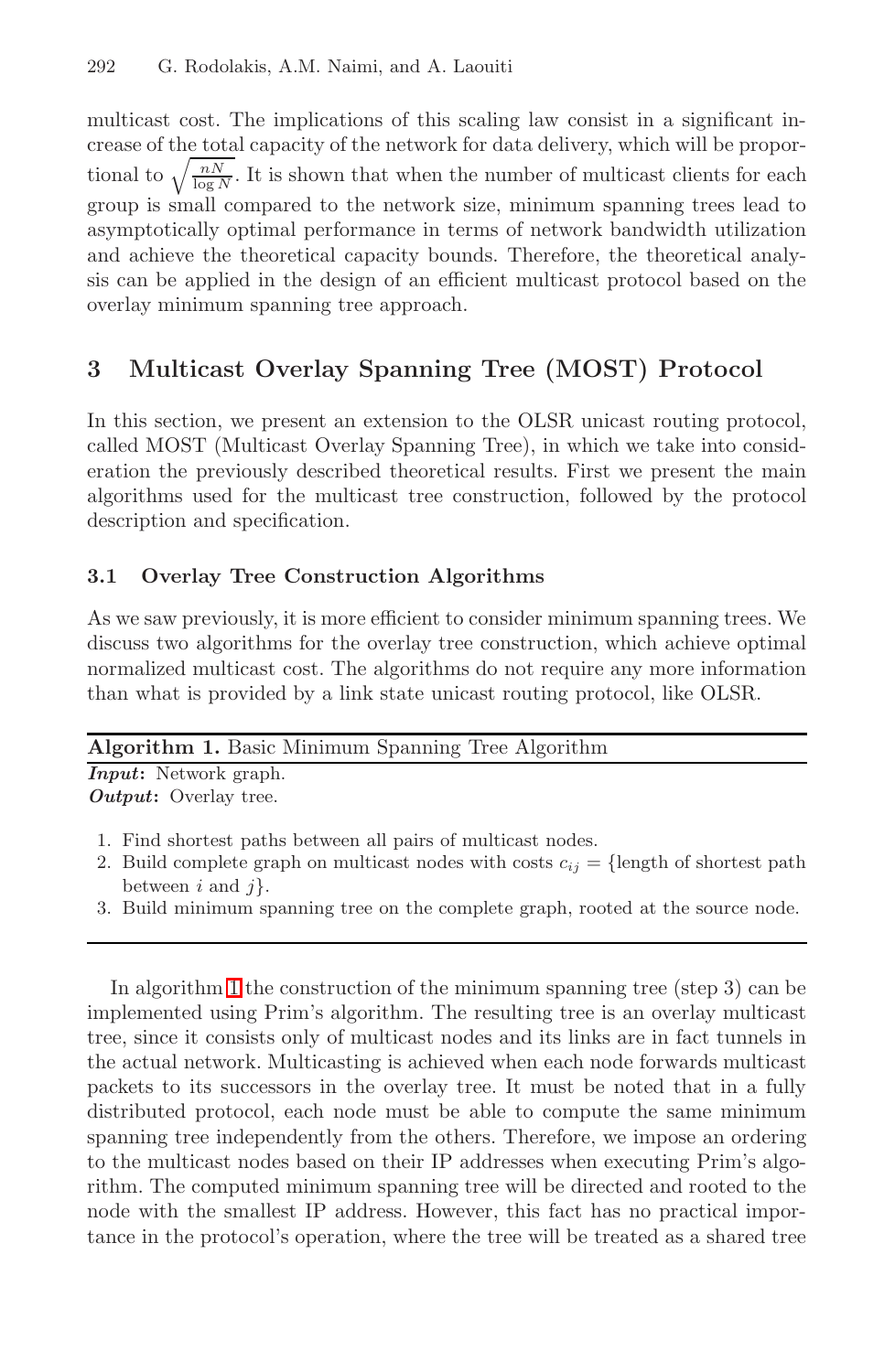with no root. Step 1 corresponds to  $n$  Dijkstra algorithm iterations. Therefore, the total complexity is  $O(n(M + N \log N))$ , where n is the multicast group size, N and M are the number of nodes and edges in the network, respectively.

The algorithm's expected complexity can be improved because it is not necessary in practice to compute all shortest paths from each node to all other nodes to build the minimum spanning tree. We propose Algorithm 2 as a faster alternative to compute minimum spanning overlay trees. The algorithm is essentially equivalent to Algorithm 1, but the shortest paths are calculated in conjunction with the minimum spanning tree. Hence, it is not necessary to compute shortest paths between all pairs of multicast nodes. In fact, according to tests in wireless network topologies, this algorithm has an average running time comparable to a Dijkstra algorithm, even when the number of clients increases.

#### **Algorithm 2.** Efficient Minimum Spanning Tree Algorithm

```
Input: Weighted Graph G(V, E, w), Multicast Node Set S, Root Node s.
Output: Predecessor Table π.
```

```
1. for all (v \in V) \{ d[v] \leftarrow \infty; pred[v] \leftarrow NIL; \}2. d[s] \leftarrow 0;3. Q \leftarrow V;
 4. F \leftarrow S;
 5. while (F \neq \emptyset) {
 6. u \leftarrow \text{EXTRACT-MIN}(Q);7. if (u \in S) {
 8. d|u| \leftarrow 0;9. DEL(F, u);10. for each (v \in adj[u]) {
11. if (d[v] > d[u] + w(u, v)) {
12. d[v] \leftarrow d[u] + w(u, v);13. if(v \notin Q) \{ \text{INSERT}(Q, v); \}14. if (u \in S) \pi[v] \leftarrow u;15. else \pi[v] \leftarrow \pi[u]; \}
```
We denote  $G(V, E, w)$  the network graph, where V is the node set, E is the edge set, and each edge e is associated with a cost  $w(e)$ . We also denote S the set of multicast nodes. The array  $d$  associates each node with a distance to the multicast overlay tree, *i.e.*,  $d[v]$  corresponds to the minimum distance of node  $v$  to the multicast nodes that are already part of the tree. This distance is initialized to 0 for the root node and to  $\infty$  for all other nodes. The array  $\pi$ associates each node with a predecessor multicast node. When this table has been computed, it contains the information needed to represent the overlay tree, since each multicast node will be associated with another multicast node (except from the root). The predecessors of the other nodes in the graph need only be maintained during the computations.

The algorithm manages a set  $F$  of multicast nodes that have not been covered yet by the tree, and a min-priority queue  $Q$  which includes all nodes, with the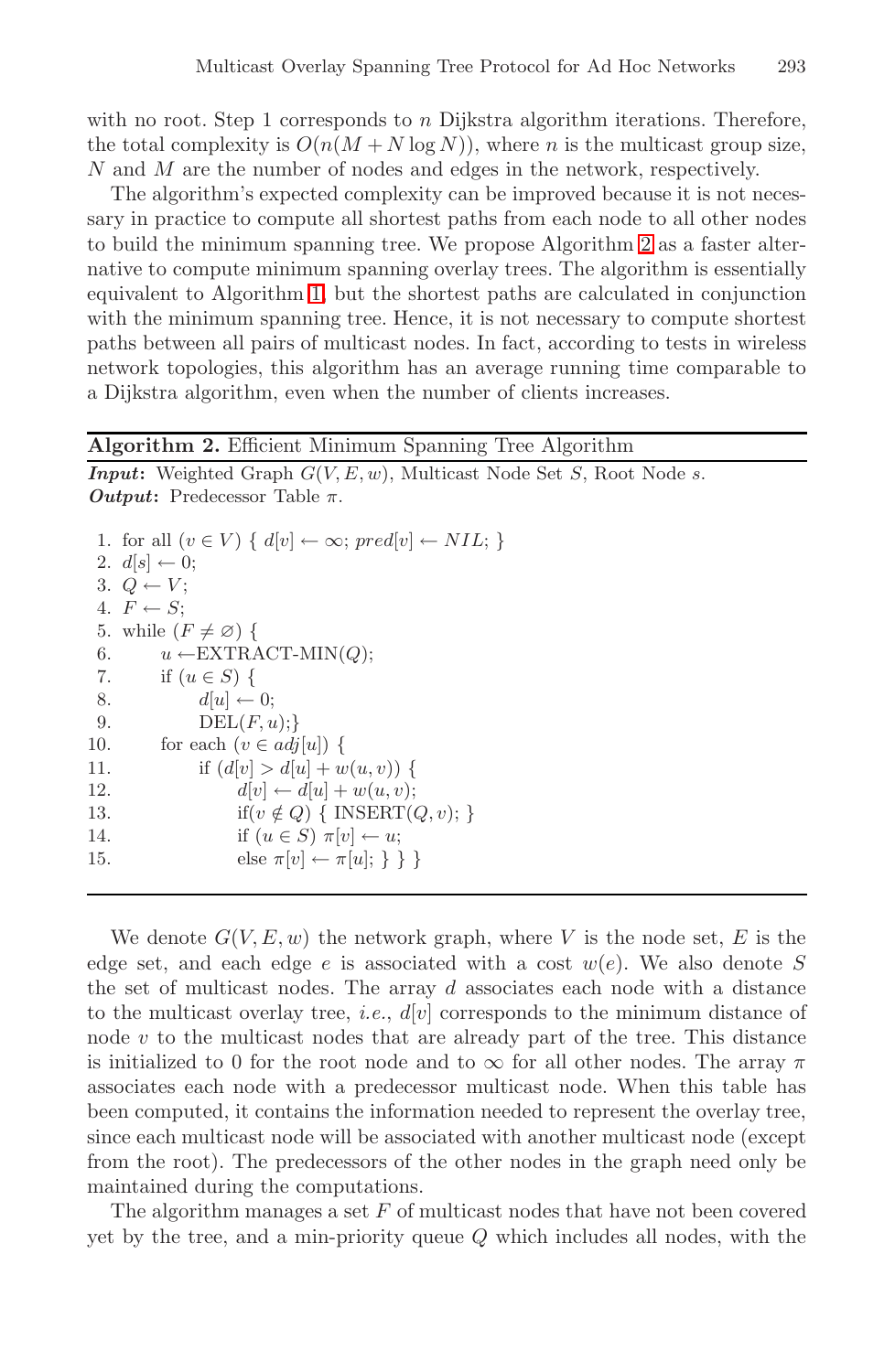priority attribute being equal to their distance  $d$ . In each iteration the algorithm chooses a node with the smallest distance to the overlay tree (step 6), and checks whether it is a multicast node (step 7). In this case, the node's distance is updated to 0 (because the node is added to the overlay tree) and it is removed from the set F. Afterwards, for each chosen node, steps 11−15 check its adjacent nodes on whether their distance can be improved, and update the predecessors appropriately, similarly to Dijkstra's algorithm. However, in this case there are two important differences: the overlay predecessors can only be multicast nodes, hence steps 14−15 perform an additional check; moreover, previously extracted non-multicast nodes might be re-inserted in the priority queue in case their distance to the tree has improved due to the addition of new overlay nodes. The iteration ends when multicast nodes have been covered, hence the improvement in the average case complexity.

#### **3.2 Specification of MOST Protocol**

We now present the MOST multicast routing protocol which is based on overlay group shared trees. The protocol must be used in conjunction with a link state protocol, hence we choose to develop an extension to OLSR. One of the advantages of the overlay approach is that only the multicast nodes need to participate in the construction of the multicast tree, while the other nodes serve merely as relays and are not necessarily aware of the multicast communication. This fact facilitates the development of a peer to peer protocol which can be run only by the participating multicast nodes, hence it could be downloaded dynamically by a node whenever it decides to join a multicast communication.

The Optimized Link State Routing protocol [6] is a proactive table-driven routing protocol. An OLSR node uses Hello messages in order to detect neighbors and informs the entire network of its local topology by broadcasting TC messages. Broadcast traffic is relayed via Multi-Point Relay (MPR) nodes. MPR nodes are elected by their neighbors because they cover their two-hop neighborhood. That way broadcast traffic consumes less resources in order to be forwarded to all destinations. A node can either advertize the full neighbor link set, or the advertized link set can be limited to MPR links, *i.e.*, the neighbors that have elected this node as an MPR, while still guaranteing that the shortest paths can be computed.

In a fully distributed spanning tree design, the tree computation is performed independently by each group member. To proceed to the correct computation of the overlay tree, multicast nodes need to know the membership of their multicast group. Therefore, when a node wants to join or leave a group, it broadcasts a Join or Leave message to the entire network, via the optimized MPR-flooding mechanism used in OLSR. Join messages are sent periodically according to the Join Interval, which is set by default to be equal to the TC message interval, i.e., 5 seconds. The total protocol overhead is limited in these messages, independently of the number of groups and sources. In fact, MOST is well suited for managing numerous groups of small size, with arbitrary sources. Each group member must compute periodically the multicast tree to discover and maintain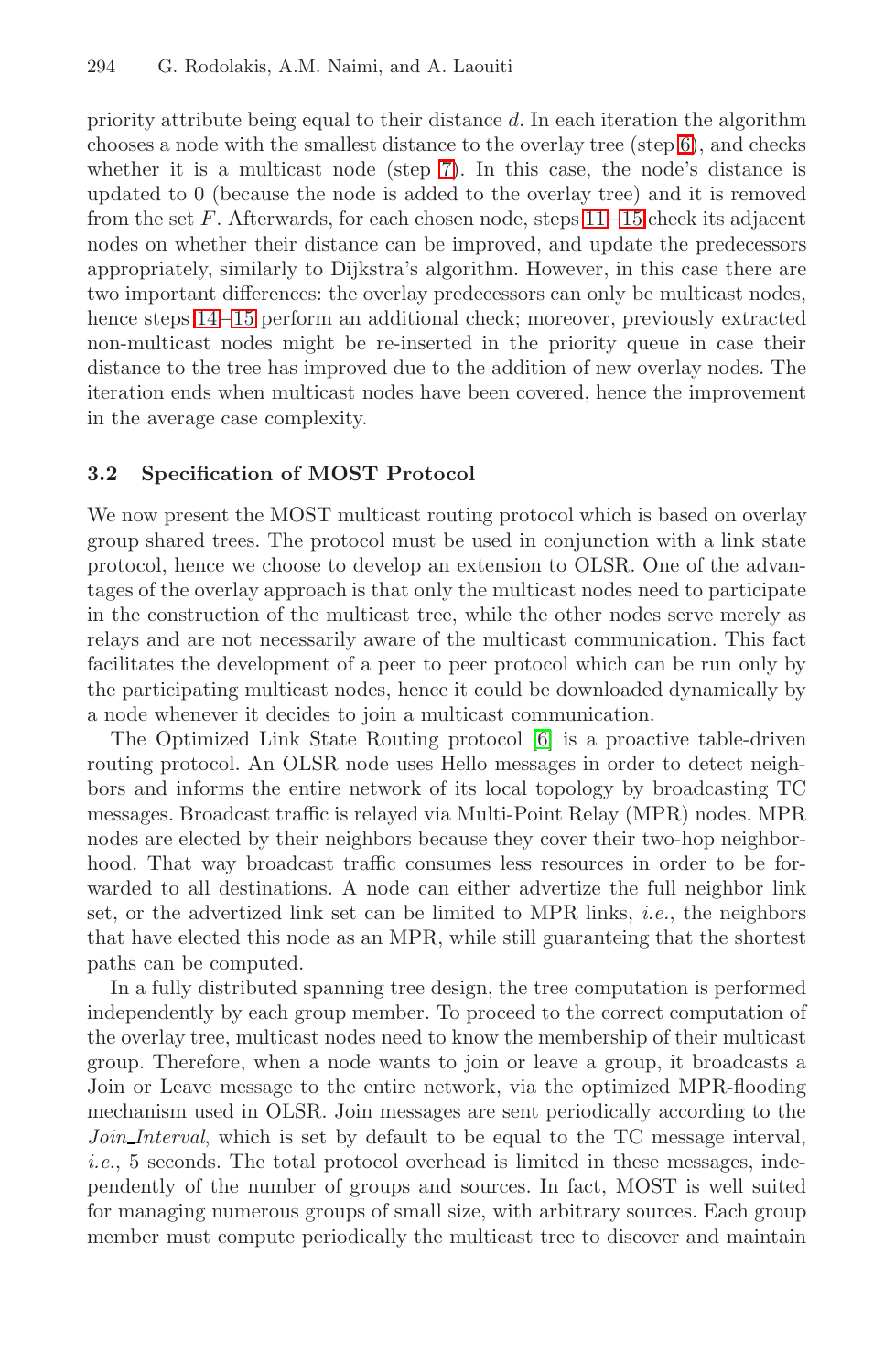its overlay neighbors. In order to compute the multicast tree, the node needs information about network topology which is delivered by OLSR. The overlay neighbor set is a subset of clients sharing the same tree with that member, which are linked to it via unicast tunnels. The distance between overlay neighbors can be of one or several hops. Each client receives/retransmits multicast data from/to its overlay neighbors. The computed tree is a group shared tree, hence it must always be the same for all the clients. However, because of changes in the network topology and group membership, there is no guarantee that all clients hold the same tree. Consequently, to avoid loops there is a need to maintain a duplicate table in each client node. Moreover, some redundancy is introduced in data forwarding after tree updates to avoid packet losses.

**Managing Join and Leave Messages.** The Join message contains the multicast group(s) address(es) that the sender has joined. The message format is the OLSR message format [6]. The Join message contains a list of multicast group addresses. Each multicast node maintains a membership table with the members of all the groups it belongs to. Upon receipt of a new Join message, each concerned node adds the new client to its membership table. The entries in the membership table are also associated with an expiration time, which is determined by the VTime field in the Join message header. After this time period the entries are removed, unless another Join message is received, in which case the expiration time is updated. When a node wants to leave a group, it broadcasts a Leave message to the entire network but keeps acting as a group member if it receives data for a predefined transition period. Beyond this period, received packets are not retransmitted. Leave messages follow the same format as Join messages, hence the message contains the group addresses that the originator wishes to leave. We note that in case there is a multicast node failure or disconnection from the network, this event will be accounted for in the OLSR topology table. Therefore, other multicast nodes will act accordingly, as if the problematic node had left all multicast groups, and the multicast communication will not be affected.

**Tree Computation and Maintenance.** For each group, each client computes periodically the corresponding overlay tree, according to its membership table. Therefore, the client needs to maintain a table with its overlay neighbors. The update period is set by default to the Hello interval, i.e., 2 seconds, which has been found empirically to provide optimal performance. If a new node joins the group or a client leaves the group, the tree is updated immediately. Whenever the overlay neighbors change after an update, the client considers both new, as well as older overlay neighbors for a transition period of 1 second, that is half the update period. The transition period is introduced to make it possible for all the clients to take into account tree changes, and to improve the packet delivery ratio. After that period, only new neighbors are considered. Finally, in order to be able to perform the overlay tree construction according to the previously described algorithm, nodes switch to full-OLSR mode and start advertizing their complete neighbor set whenever they join a multicast group. The reason for this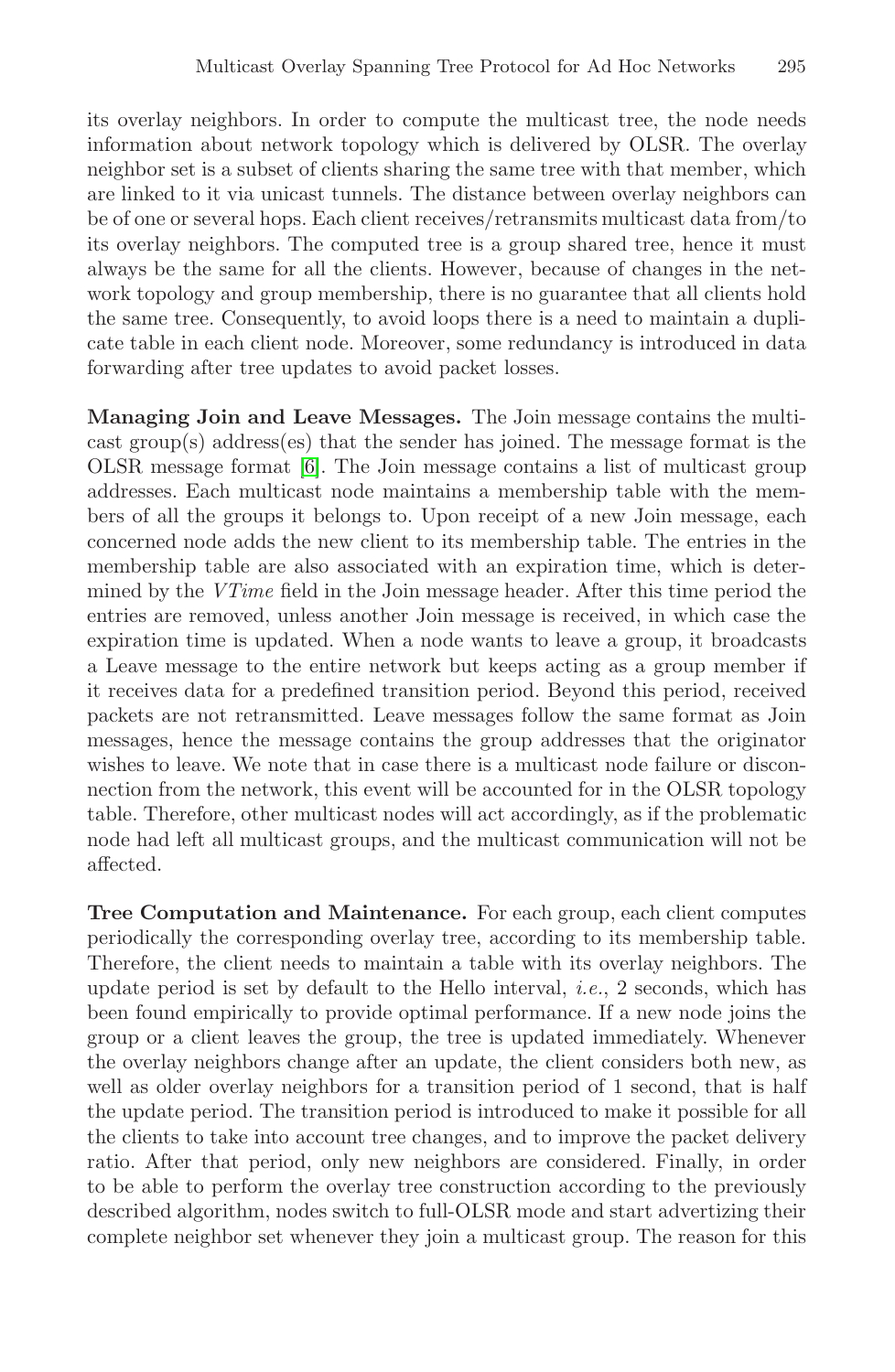is that it must be possible to compute the distance between each pair of group members.

**Transmission and Forwarding of Data Packets.** Unlike common multicast protocols where data packets are transmitted in a broadcast mode, in MOST data packets are encapsulated in unicast packets before being forwarded to the overlay tunnels. Unicast transmissions present important additional benefits when the subnetwork layer in use is IEEE 802.11 [3], as is the case in most actual wireless networks. Firstly, the packet delivery ratio is significantly improved, since packets are retransmitted in case of collisions, while this is not the case for broadcast (or multicast) packets. Secondly, in most 802.11 variants (including b and g), the broadcast frames are transmitted by default at a lower rate than unicast frames. For instance, when 802.11b operates at a unicast data rate of 11 Mbps, the default broadcast rate is 2 Mbps, and most wireless card drivers do not offer the possibility to change it. Therefore, unicast tunnels can actually increase the available bandwidth, since data is sent at a much higher rate. Under these MAC constraints, MOST outperforms protocols using broadcast frames.

When a client receives a multicast data packet<sup>1</sup>, it checks whether the packet has already been received. If this is the case, the duplicate packet is dropped. Otherwise, the client forwards the packet to each of its overlay neighbors, except the one from which the packet was received. Source nodes act also as group members, hence they simply send their data in unicast to their overlay neighbors.

## **4 Implementation Overview**

In this section we outline our complete implementation of the MOST protocol for Linux. An overview of the architecture is depicted in Figure 1. The implementation consists of two modules: MDFP and OOLSR.

MDFP (Multicast Data Forwarding Protocol) is a forwarding protocol that enables point to multipoint data transfer. Multicast packets are captured and encapsulated in order to be forwarded inside a multicast tree. This module was developed for use with the MOLSR multicast protocol [1], and we adapted it to also support MOST. OOLSR (Object oriented OLSR) is INRIA's implementation of the OLSR protocol in  $C_{+}+2$ . The core of MOST was implemented as an extension inside this module.

The OOLSR module with MOST extension is in charge of sending and processing Join and Leave messages, as well as computing and maintaining the overlay multicast tree, based on the network topology. The MDFP module is in charge of the actual forwarding of multicast data packets in the overlay tree. For this purpose, it performs encapsulation and decapsulation of data packets, and maintains a table in order to detect duplicate packet receptions. As shown in Figure 1, the two modules constantly exchange information. The OOLSR daemon provides MDFP with up to date overlay neighbors information, which is

<sup>1</sup> In fact all packets are received in unicast, so we refer here to the encapsulated multicast content.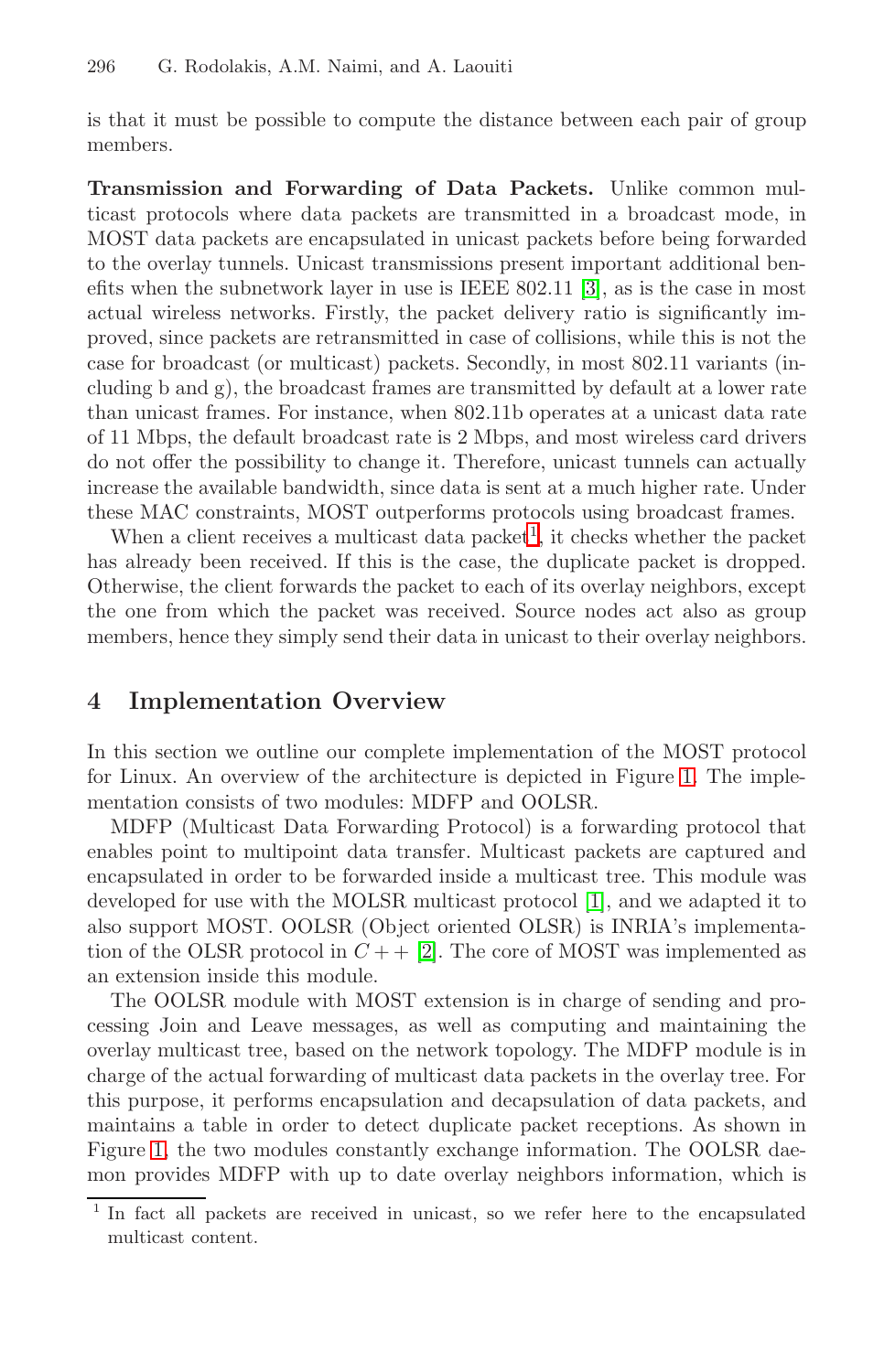

**Fig. 1.** Overview of multicast implementation

all that is needed to perform the transmission and forwarding of multicast data. Conversely, MDFP communicates to the OOLSR daemon the group membership information concerning the node's OLSR interfaces. In fact, multicast client applications update the interfaces' IGMP information (cf. Internet Group Management Protocol [7]), and this information is interpreted by MDFP. Incoming multicast data packets are captured by the *netfilter* module in the kernel, following predetermined rules (such as a predetermined UDP port number). MDFP decapsulates the packets and passes them to the client applications, while it reencapsulates them in order to forward them to the overlay neighbors. Similarly, data transmitted by a local multicast source is also captured by netfilter and processed by MDFP. Finally, we note that the OOLSR module (including the MOST extension) can be loaded as a plugin in ns-2, hence the simulator shares the same source code as the real implementation.

# **5 Simulation Results**

In this section we perform ns-2 simulations in various scenarios aiming to verify the theoretical minimum spanning tree analysis. We also present some protocol performance measures in a mobile ad hoc network environment. In Table 1, we summarize the parameters that are common for all our simulations.

**Comparison of Multicast and Unicast Performance.** We measure the average multicast cost for various group sizes, by counting the total number of times each packet is relayed to reach all destinations, using MOST. The unicast cost is determined in the same manner, by repeating the same simulations and considering OLSR unicast transmissions between each source-client pair.

The simulation environment consists of a randomly generated topology of 100 wireless nodes forming an ad hoc network, in an area of  $1500m \times 1500m$ . We consider group sizes ranging from 5 to 20 nodes (not including the source). Multicast groups and sources are chosen at random. The source node sends to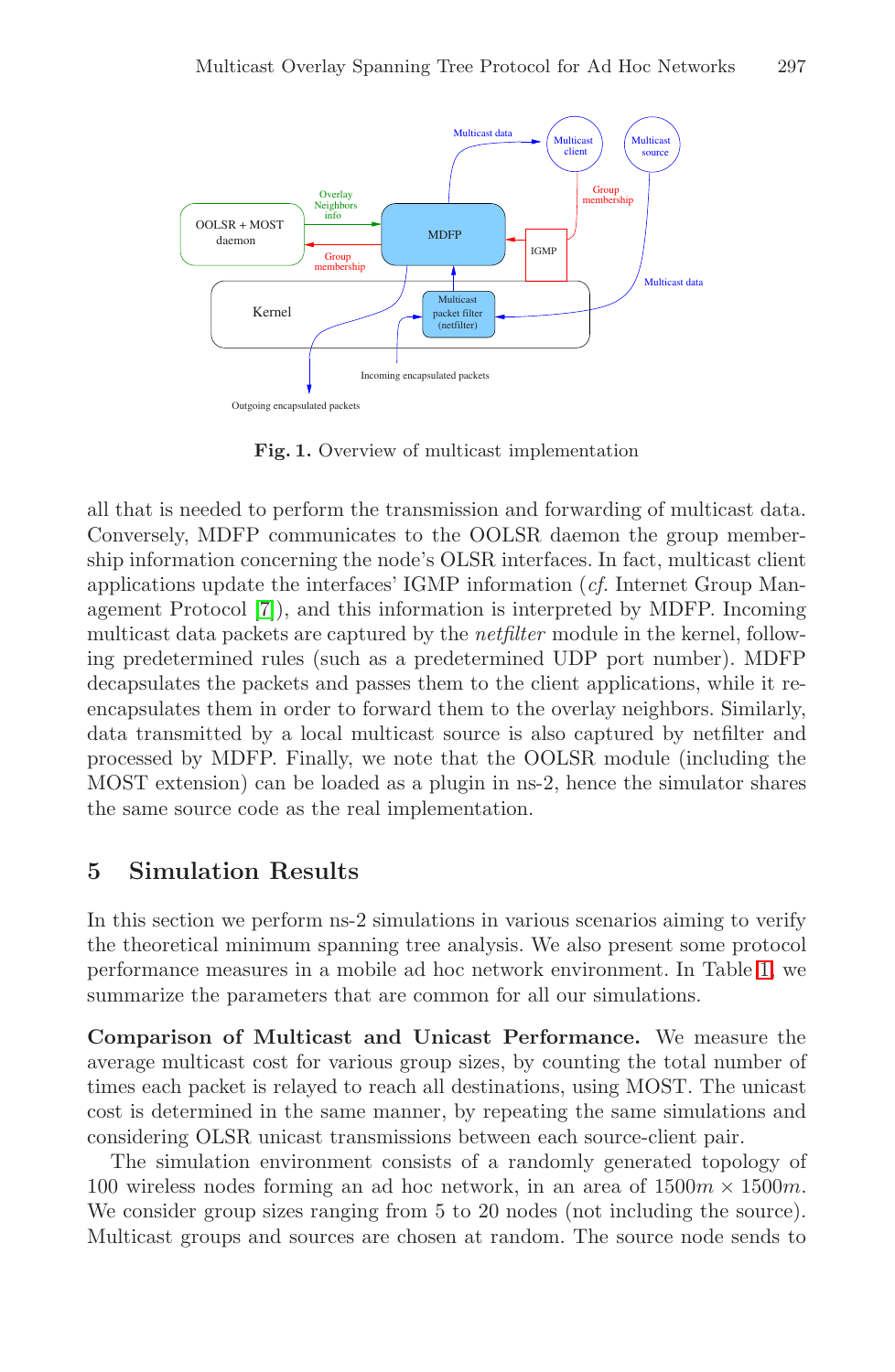| MAC Protocol           | IEEE $802.11\text{b}$ (11Mb rate) |
|------------------------|-----------------------------------|
| Propagation model      | Two ray ground                    |
| Transmission range     | 250m                              |
| Packet size            | $1200$ bytes                      |
| Traffic type           | CBR                               |
| Number of iterations 5 |                                   |

**Table 1.** Common simulation parameters

the group CBR traffic of 64kbps, with packets of 1200 bytes, for 150 seconds of simulated time. To obtain reliable results, simulations are conducted several times with 5 different seeds. The mean results are depicted in Figure 2.



**Fig. 2.** Comparison of multicast versus unicast to all destinations

The analysis in [10] allows to compute an upper bound on the number of multicast packet retransmissions as a function of the number of group clients n. Namely, an upper bound for this parameter is:  $\sqrt{2n} \times d_u$ , where  $d_u$  is the average unicast distance between two nodes in hops. In Figure 3, we compare the average number of retransmissions measured through simulations to the theoretical bound (where border effects are ignored). Although the analysis is performed in an asymptotic setting, we notice that the upper bound is also valid in these simulations.

**Multicast Performance versus Throughput and Group Size.** Simulations are conducted to determine the maximum source rate that maintains an acceptable delivery ratio in a multicast group. By acceptable we mean that its value is higher than 95%. We consider static topologies again since the goal is to find the saturation point of the network. We consider a 200 wireless nodes network in a  $1800m \times 1800m$  area, with one multicast group. We vary the number of clients as well as the source bit rate and we measure the packet delivery ratio, as shown in Figure 4. We notice that the source node can transmit with a rate of up to 200kbps with a delivery ratio higher than 99%. From a 250kbps rate, the performance remains good for small groups but it decreases for large group sizes.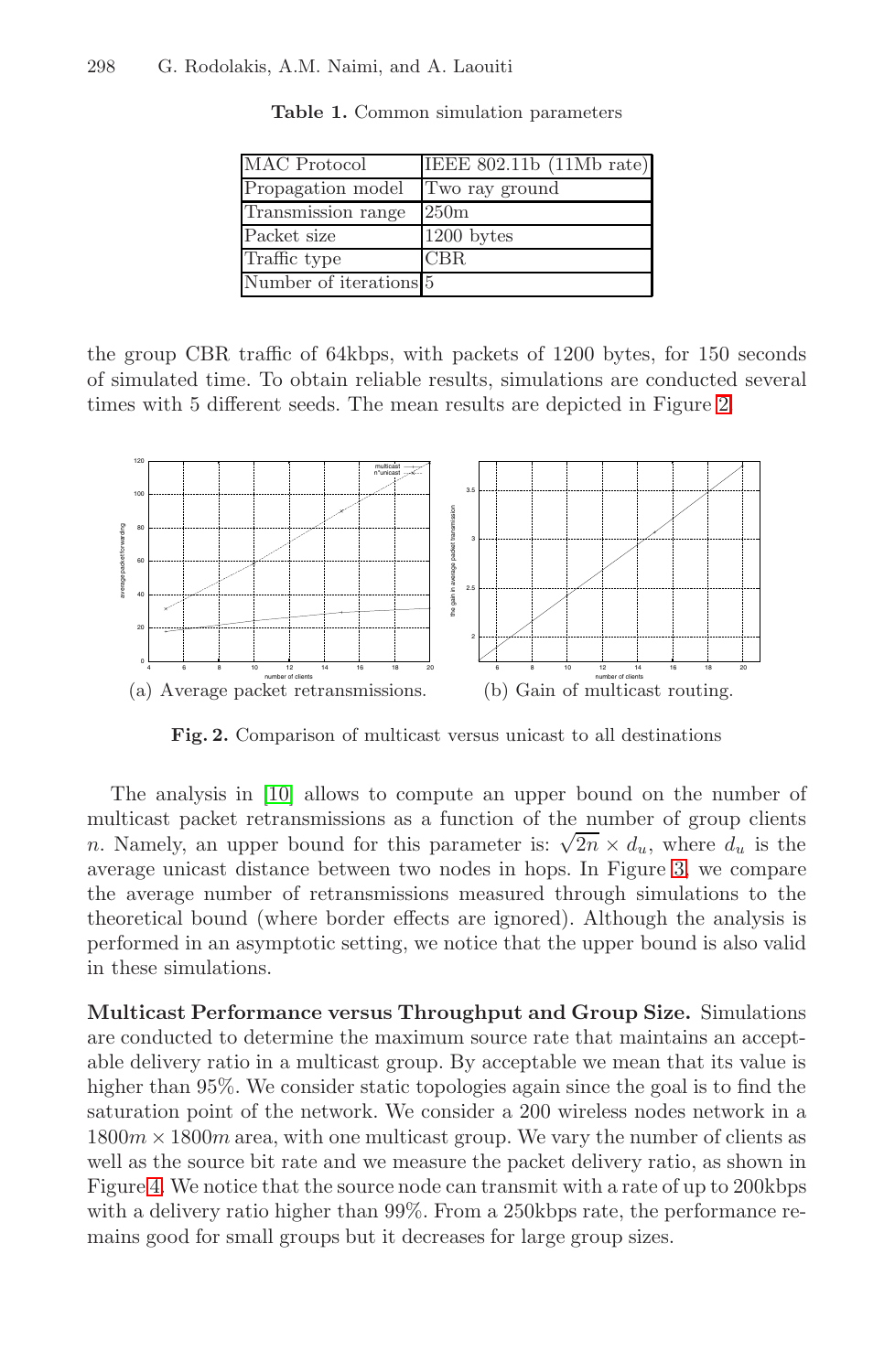

**Fig. 3.** Simulation results vs theoretical upper bound

We also run other simulations by fixing the number of clients to 10 and varying the number of active multicast groups in a 300 nodes network. In each group a source is transmitting CBR traffic with a rate of 64kbps. As shown in Figure 5 we notice that the delivery ratio is very high until network saturation, with 8 groups of 10 clients.



**Fig. 4.** Delivery ratio (%) vs number of groups in the network



**Fig. 5.** Delivery ratio  $(\%)$  vs group size for different source rates

**Multicast Performance with Mobility.** To evaluate the protocol performance with mobility, we consider a scenario consisting of a randomly generated topology of 200 wireless nodes in an area of  $1850m \times 1850m$ , and one multicast group in which an arbitrary source node sends a CBR traffic of 64kbps for 300 seconds. We run simulations in which we vary the group members, the number of clients (from 5 to 20 nodes, not including the source) and the maximum mobility speed (from  $1m/s$  to  $10m/s$ ). The mobility model is the Random Way-point model with a pause time of 10 seconds: nodes choose a random point in the network area and move to it with a constant speed chosen at random between  $1m/s$  and the maximum defined value; after they reach their destination, they remain idle for a period equal to the pause interval and then the same procedure is repeated. Moreover, we consider the following OLSR parameters: a Hello interval of 1 second and TC interval of 5 seconds; we note that the performance of MOST with mobility can be improved by using smaller intervals, at the cost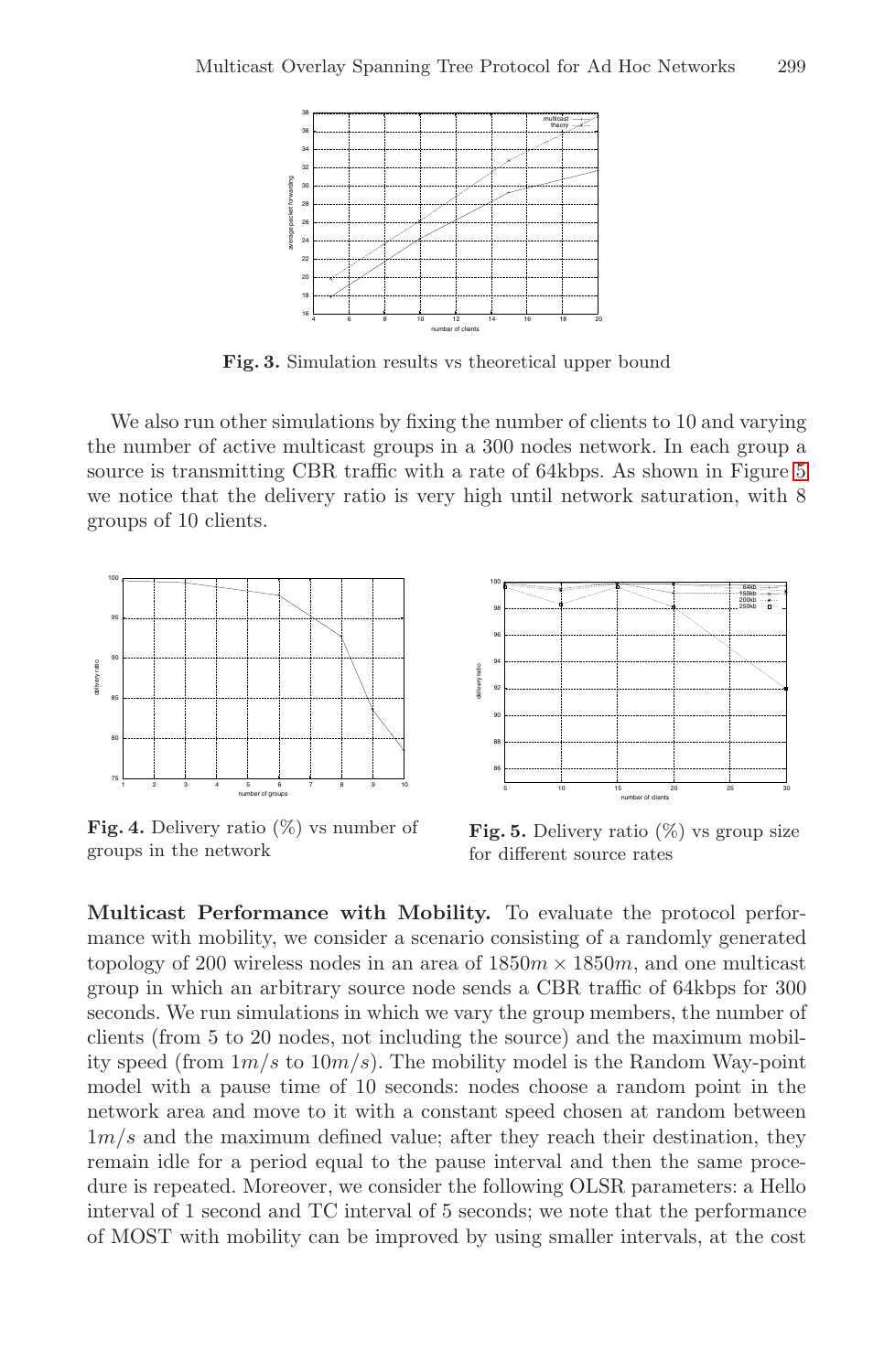of higher OLSR control message overhead. The simulations are again repeated several times with 5 different seeds. We measure the multicast packet delivery ratio and the traffic load caused by duplicate packets, and we depict the obtained results in Figures 6 and 7.





**Fig. 6.** Delivery ratio  $(\%)$  vs group size with different mobility speeds

**Fig. 7.** Duplicate traffic load (%) vs group size with different speeds

As we can see, by varying the speed from  $1m/s$ ,  $5m/s$  and up to  $10m/s$ , the delivery ratio remains acceptable, *i.e.*, higher than 95  $\%$  for all groups of up to 20 clients. On the other hand, traffic load due to duplicate packets is higher when the mobility speed or the group size increase. This can be explained by the fact that any change in the topology due to mobility can affect the shared tree. In fact, each client is aware of these changes since it uses the OLSR protocol, and when it recalculates the overlay tree it enters a transition period, during which old and new overlay tree neighbors are maintained. A compromise can be found between the overhead due to duplicate packets and packet delivery ratio by setting a suitable transition period length. We notice that the duplicate traffic load in the network remains small compared to the total traffic load (10% in the worst case), hence the important advantage of improving the packet delivery ratio comes only with a modest performance cost.

# **6 Conclusion**

In this paper we presented MOST, a Multicast Overlay Spanning Tree routing protocol which is an extension to OLSR ad hoc routing. The protocol is fully distributed in the sense that each group member computes and maintains the shared multicast tree independently. The MOST protocol being based on overlay trees guarantees robustness while it achieves good performance, with additional important advantages in the case of IEEE 802.11 networks. The protocol was tested through ns-2 simulations, which verify the corresponding analytical results stating that multicasting can reduce the overall network load by a factor  $O(\sqrt{n})$ , for n multicast group members. Furthermore, MOST has been tested in real network environments, hence we intend to provide measurement studies of the protocol performance in future work.